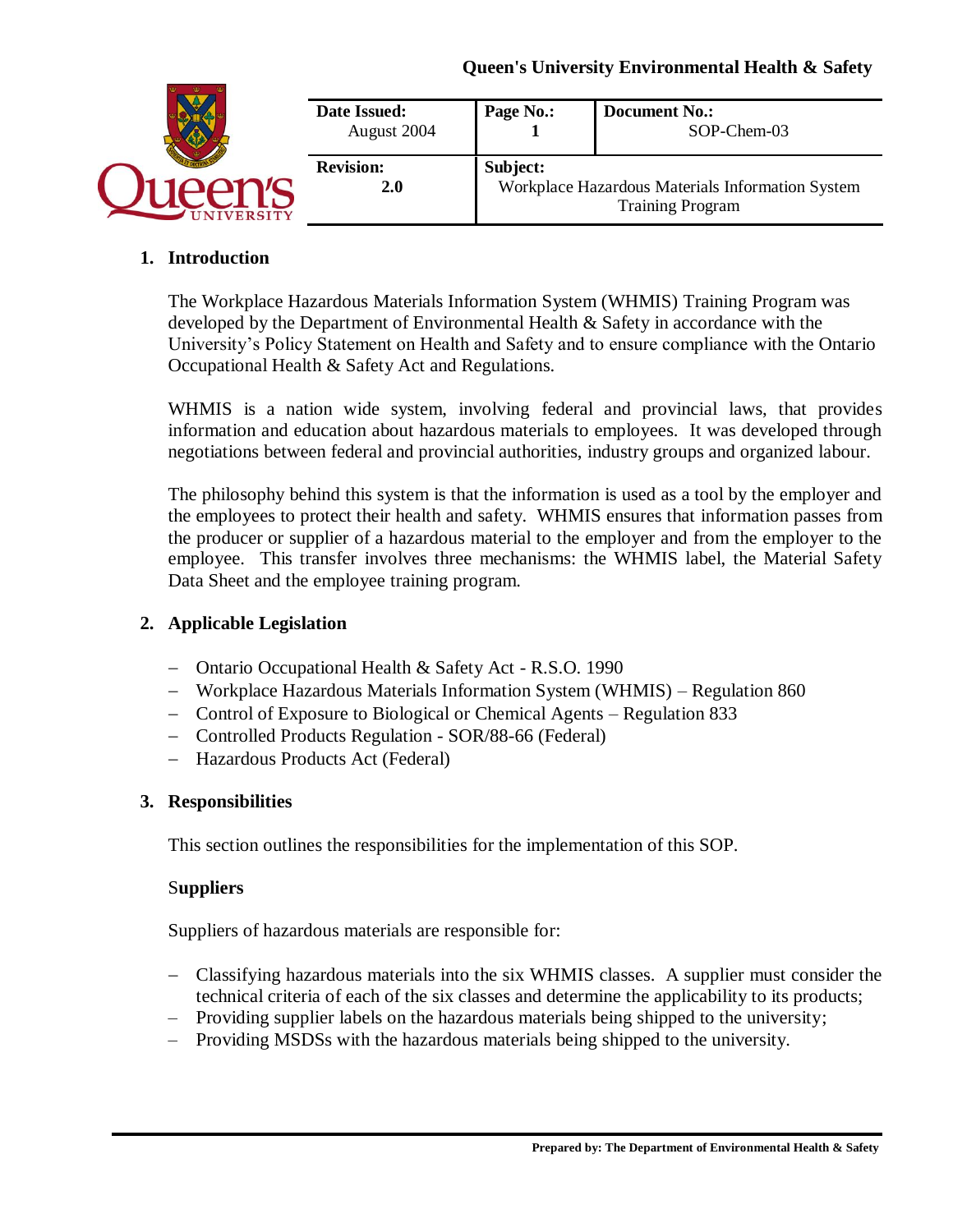| <b>IVERSITY</b> | Date Issued:<br>August 2004 | Page No.:                                                                               | <b>Document No.:</b><br>SOP-Chem-03 |
|-----------------|-----------------------------|-----------------------------------------------------------------------------------------|-------------------------------------|
|                 | <b>Revision:</b><br>2.0     | Subject:<br>Workplace Hazardous Materials Information System<br><b>Training Program</b> |                                     |

### **Directors, Department Heads & Managers:**

Each has the following responsibilities under this SOP:

- To ensure that pertinent supervisors, employees and students are notified of their responsibilities when working with hazardous materials;
- − To ensure that all employees and students (if applicable) have received WHMIS training through courses offered by the Department of Environmental Health and Safety, and departmental instruction on specific hazardous materials, as necessary;
- − To ensure that procedures, equipment and materials appropriate for the specific work locations under his/her authority are provided to protect the health and safety of all employees and students;
- − To ensure that all employees and students are given adequate supervision and instruction when using hazardous materials;
- − To ensure that the components of this SOP and the applicable legislation are implemented in all facilities under his/her authority.

#### **Supervisors**

Supervisors must be knowledgeable about the hazards and standard operating procedures associated with hazardous materials, the education and training requirements for working with hazardous materials and the requirements of this program.

He/she has the following specific responsibilities:

- − Advising employees and students of the hazards associated with the work environment and the materials contained within that environment;
- − Providing written procedures to employees and students, where required by the regulation or where the supervisor believes it to be reasonable for the protection of the employees or students;
- Identifying equipment, protective devices and measures to be taken to enable the employees and students to work safely with hazardous materials;
- Ensuring that employees and students work in compliance with all applicable legislation and procedures, using the required equipment and protective measures identified by the supervisor or by the Occupational Health and Safety Act or Regulations;
- Making sure all hazardous materials in the workplace are labeled appropriately;
- − Maintaining a current file of MSDSs for all hazardous materials used in the workplace. All MSDSs must be current to within three years. New or updated MSDSs should be obtained from the supplier;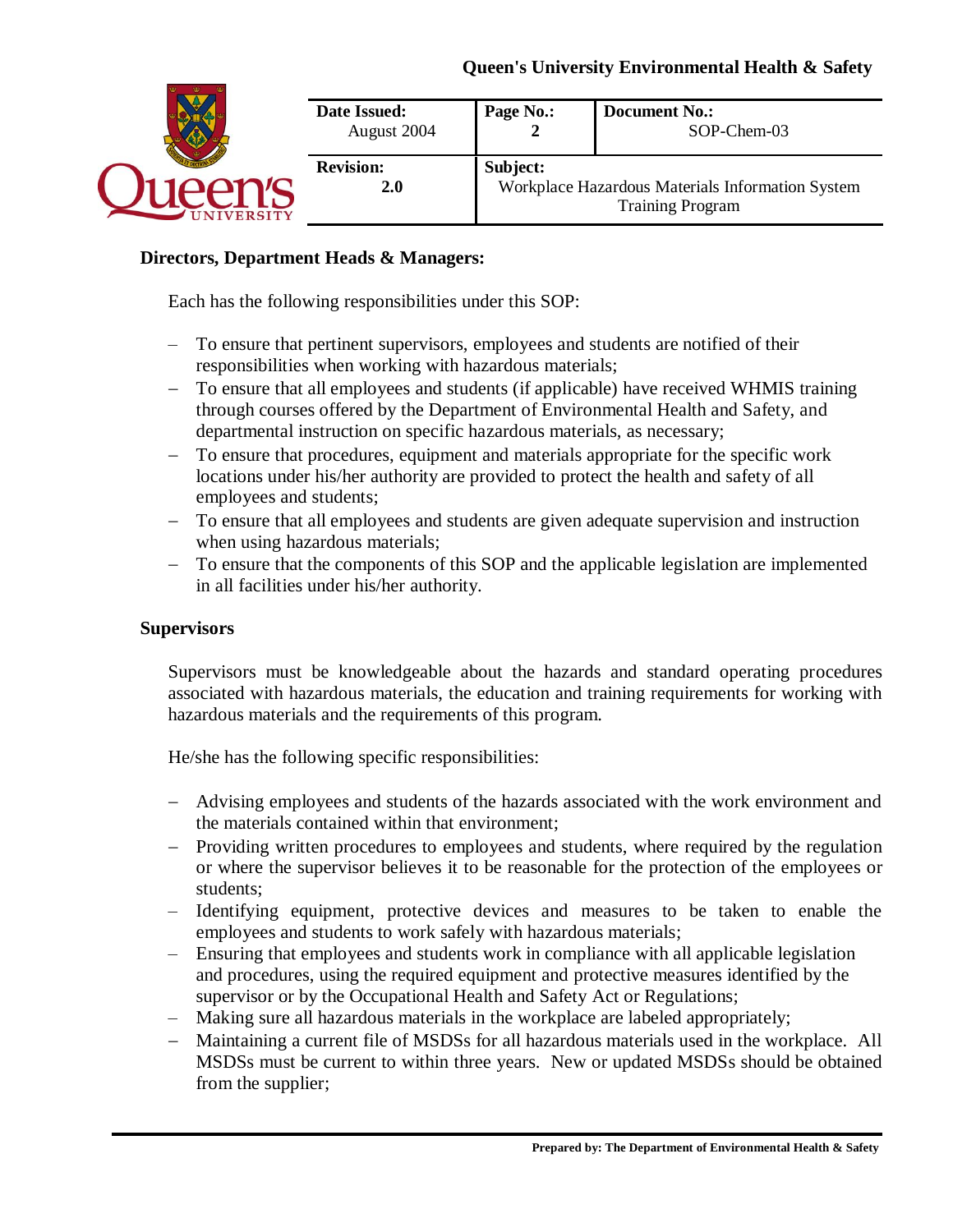|                | Date Issued:<br>August 2004 | Page No.:                                                    | <b>Document No.:</b><br>SOP-Chem-03 |
|----------------|-----------------------------|--------------------------------------------------------------|-------------------------------------|
|                | <b>Revision:</b><br>2.0     | Subject:<br>Workplace Hazardous Materials Information System |                                     |
| <b>VERSITY</b> |                             |                                                              | <b>Training Program</b>             |

- − To promptly investigate and report any known or suspected chemical exposure incidents, unsafe conditions or unsafe procedures to the Department Head, Departmental Safety Officer and the Department of Environmental Health and Safety;
- − Providing any information regarding the hazardous material to a doctor or nurse in the case of an exposure or medical emergency;
- − Updating chemical and biological inventories on an annual basis.

## **Employees & Students**

All Queens University employees and students have the following responsibilities:

- − To be familiar with the hazards associated with hazardous materials;
- − To work in accordance with all applicable legislation and standard operating procedures for hazardous materials;
- − Apply their WHMIS training to work safely;
- − To use the appropriate equipment, protective devices and measures provided for working with hazardous materials;
- − To promptly report any known or suspected chemical exposure incidents, unsafe conditions or unsafe procedures to his/her supervisor.

#### **Joint Health and Safety Committees**

The Joint Health and Safety Committees (JHSC) are responsible for:

- − Investigating and identifying hazards and recommending procedures to eliminate risk associated with the use of hazardous materials;
- − Consulting in the development and review of the Queens University WHMIS Training Program.

## **Department of Environmental Health and Safety**

The Department of Environmental Health and Safety is responsible for:

- Developing, reviewing and revising the WHMIS Training Program in consultation with the Joint Health and Safety Committees;
- − Providing advice, consultation and training to department heads, supervisors, employees and Joint Health and Safety Committees regarding the WHMIS program and the use of hazardous materials;
- Providing WHMIS training records for employees and students that completed the required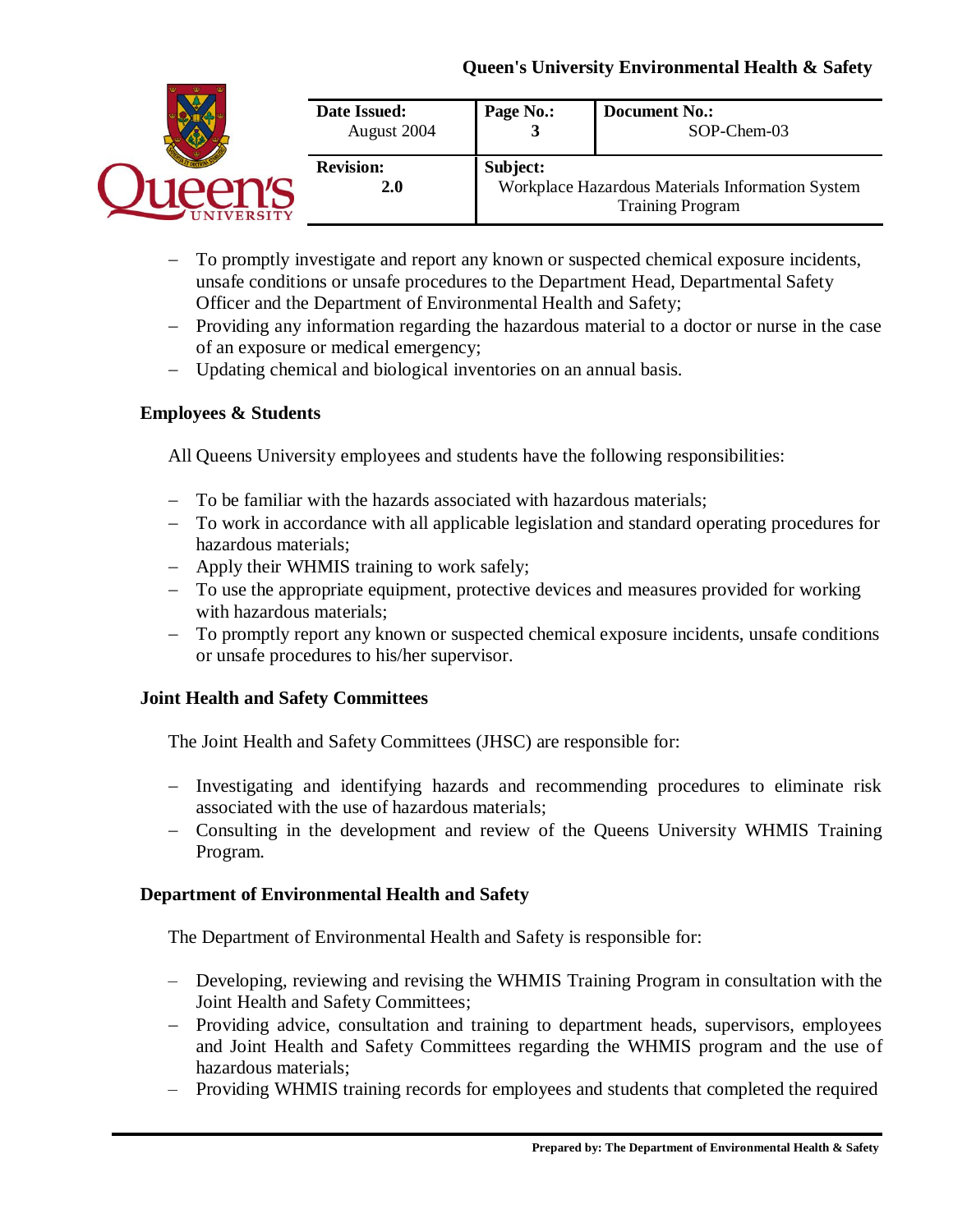| <b>NIVERSITY</b> | Date Issued:<br>August 2004 | Page No.:                                                                               | <b>Document No.:</b><br>SOP-Chem-03 |
|------------------|-----------------------------|-----------------------------------------------------------------------------------------|-------------------------------------|
|                  | <b>Revision:</b><br>2.0     | Subject:<br>Workplace Hazardous Materials Information System<br><b>Training Program</b> |                                     |

training program;

- − Soliciting inventories of hazardous materials from users;
- − As per the requirements outlined in SOP-HAZMAT-01 Spill Response Procedures, responding to, or providing advice for, chemical emergencies where the user is unable to deal with the problem.

## **4. Training**

WHMIS training will provide employees, students and volunteers with the basic knowledge required for the recognition and safe handling of hazardous materials.

WHMIS training is mandatory for all faculty, staff, students and/or volunteers who work with or in close proximity to hazardous materials. This includes individuals who fall into the following categories:

- − Supervises an employee, student or volunteer who works with or in close proximity to hazardous materials.
- − Have not received WHMIS training at Queen's University.
- − Do not have or there is no record or documentation indicating the completion of WHMIS training at Queen's University.
- − Arranges for the shipment and/or receipt of hazardous materials as per SOP-Chem-02 Transportation of Dangerous Goods.

It is recommended the members of Joint Health & Safety Committees complete WHMIS training. The training will provide knowledge that can be applied when inspecting areas where hazardous materials are used or stored.

## **Due to the specific content of the Queen's University WHMIS training session, WHMIS training received from previous employers or organizations is not accepted.**

The training program is coordinated by the Department of Environmental Health and Safety and information regarding WHMIS training and registration is available at <https://www.safety.queensu.ca/training/whmis>

Supervisors are required to review and determine whether WHMIS training is required for each employee, student or volunteer that they supervise.

For a specific chemical(s) used in the workplace, the supervisor is to ensure the worker is informed of hazards and risks associated with that product.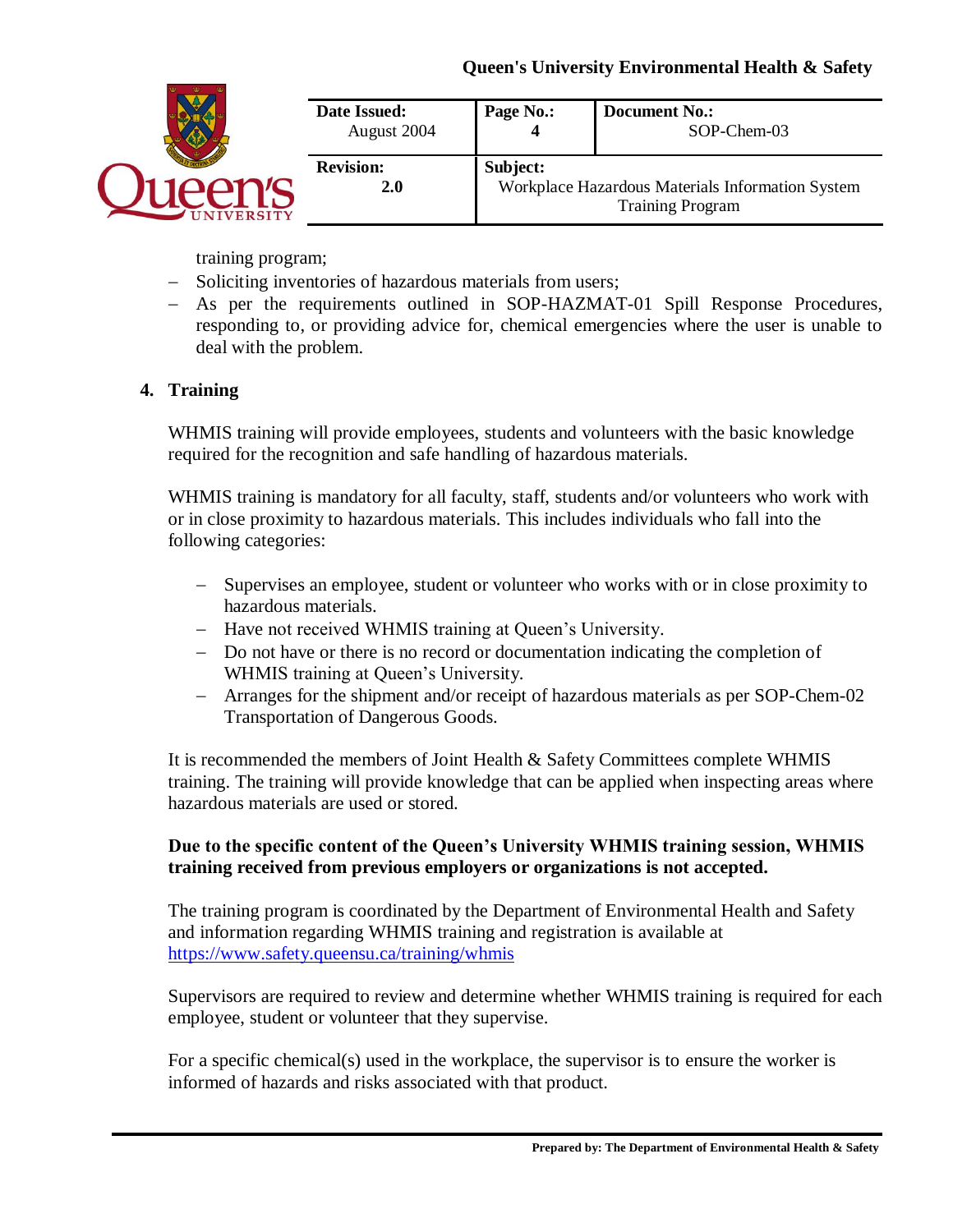|  | Date Issued:<br>August 2004 | Page No.:                                                                               | <b>Document No.:</b><br>SOP-Chem-03 |
|--|-----------------------------|-----------------------------------------------------------------------------------------|-------------------------------------|
|  | <b>Revision:</b><br>2.0     | Subject:<br>Workplace Hazardous Materials Information System<br><b>Training Program</b> |                                     |

### **4.1 Employee Competency:**

The WHMIS Regulation requires individuals demonstrate a competency that will ensure that WHMIS information will be used to protect their health and safety. As a result, employees and students are required to complete a WHMIS quiz at the end of the training session. A passing grade is 70% or greater. Individuals who score less than 70% on the quiz will be required to review the WHMIS material with their respective Departmental Safety Officer or a representative from the Department of Environmental Health and Safety.

A training certificate and a wallet card, indicating successful completion of WHMIS training, will be sent to the individuals through their respective Departmental Safety Officer.

### **4.2 WHMIS Refresher Requirements:**

Section 42(3) of the Occupational Health & Safety Act requires that an employee's familiarity with the training and instruction provided for the use of hazardous materials be assessed on an annual basis. Therefore, departments and/or supervisors are required to ensure that employees working with hazardous materials complete and pass a refresher quiz on an annual basis. Individuals that are not able to complete or pass the refresher quiz will be required to re-take the full WHMIS session.

### **Individuals with Queen's University WHMIS certificates that are dated prior to 2000 can not be refreshed. The individual is required to complete the full WHMIS training program.**

The refresher quiz will be provided annually to departments by the Department of Environmental Health & Safety.

Individuals that successfully complete the WHMIS refresher will receive, through their respective Departmental Safety Officer, a sticker that is to be applied to the WHMIS certificate or pocket card. A list of individuals completing refresher training will also be provided to the Safety Officer for the departmental records.

## **4.3 Training Requirements**

The legislation states that, at a minimum, WHMIS training must include the following:

− The contents required on a supplier label and workplace label, and the purpose and significance of the information contained on the labels;